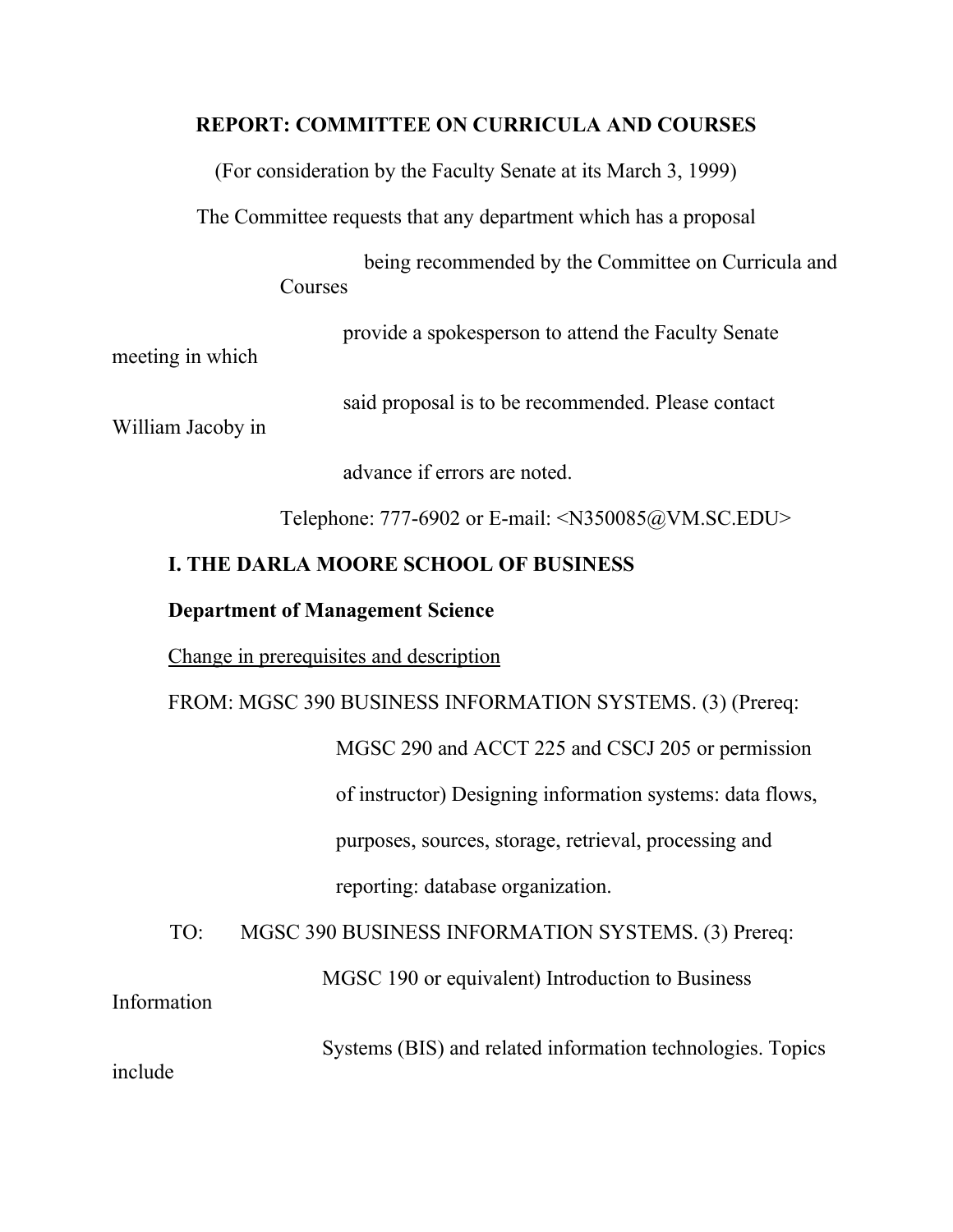hardware, software, database, telecommunications and the Internet. Introduction to the planning, development and management of BIS in organizations. FROM: MGSC 490 BUSINESS SYSTEMS DESIGN. (3) (Prereq: MGSC 390 or permission of instructor) Planning, implementation, and evaluation of information systems. TO: MGSC 490 BUSINESS SYSTEMS DESIGN. (3) (Prereq: MGSC 390 and knowledge of a programming language or consent of instructor) Analysis and design of business information systems using modern tools, techniques and method ologies.

# **II. COLLEGE OF LIBERAL ARTS**

# **A. AFRICAN AMERICAN STUDIES PROGRAM**

New course

AFRO 308 AFRICAN AMERICAN FEMINIST THEORY.

[=WOST 308] (3) An interdisciplinary survey of the contributions of African American women to feminist theory.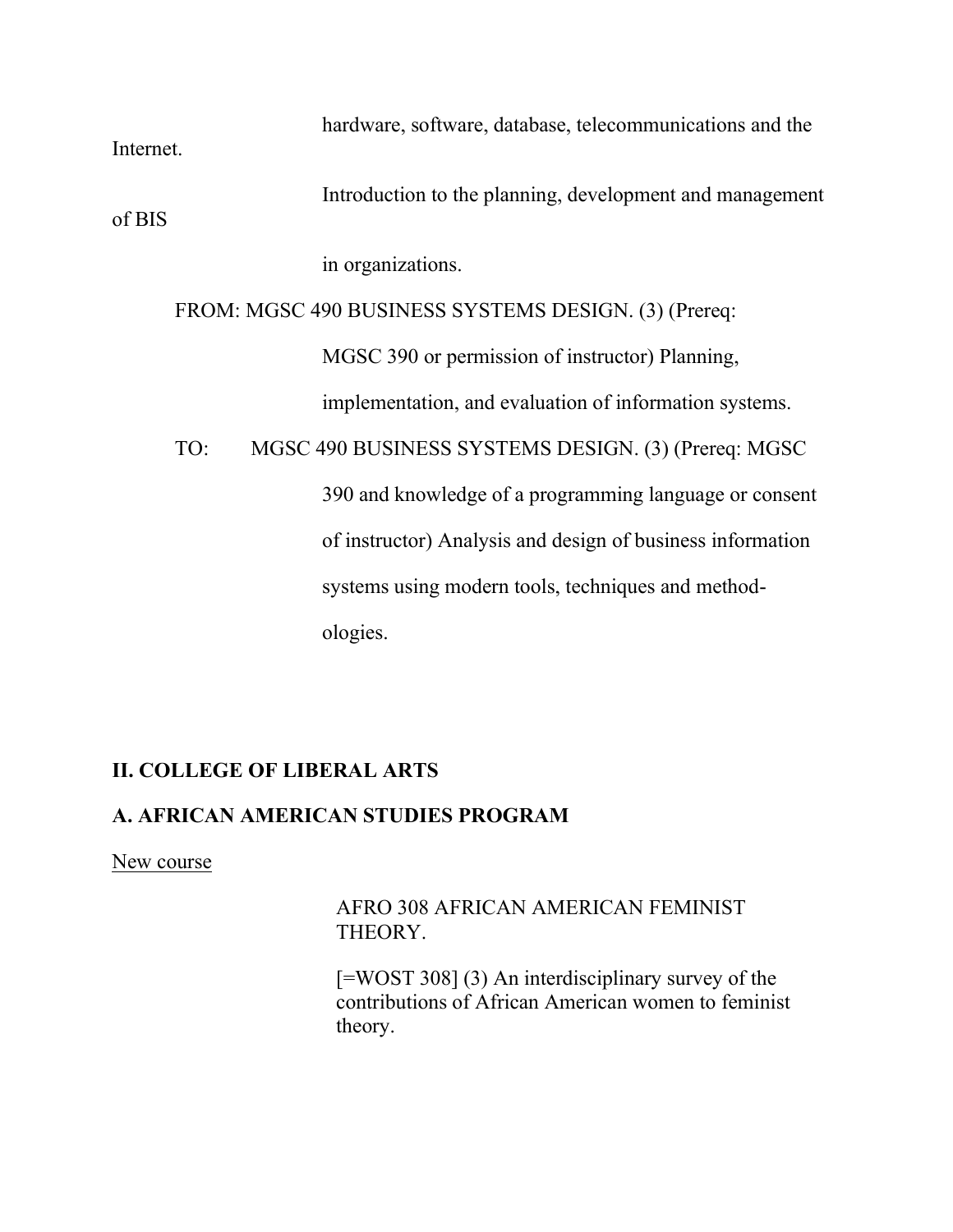## **B. Department of Art**

## **Division of Media Arts**

Change of Title for the Undergraduate Degree in Media Arts, University

# Bulletin, page U 137

Present Proposed The curriculum change is not available through the Web. A printed copy has been sent to your Deans, Department Chairs, and Senators.

# **C. Comparative Literature Program**

Change in designator

FROM: CPLT 401 GREEK AND LATIN LITERATURE IN TRANSLATION. (3) TO: CLAS 401 GREEK AND LATIN LITERATURE IN TRANSLATION. (3) Change in designator FROM: CPLT 469 CLASSICAL DRAMA. [=ENGL 395] (3) TO: CLAS 469 CLASSICAL DRAMA. [=ENGL 395] (3)

**D. Department of Germanic, Slavic and Oriental Languages** FROM: GERM 398 a,e,g,h SELECTED TOPICS. (3) Taught in English. Intensive study of cultural and/or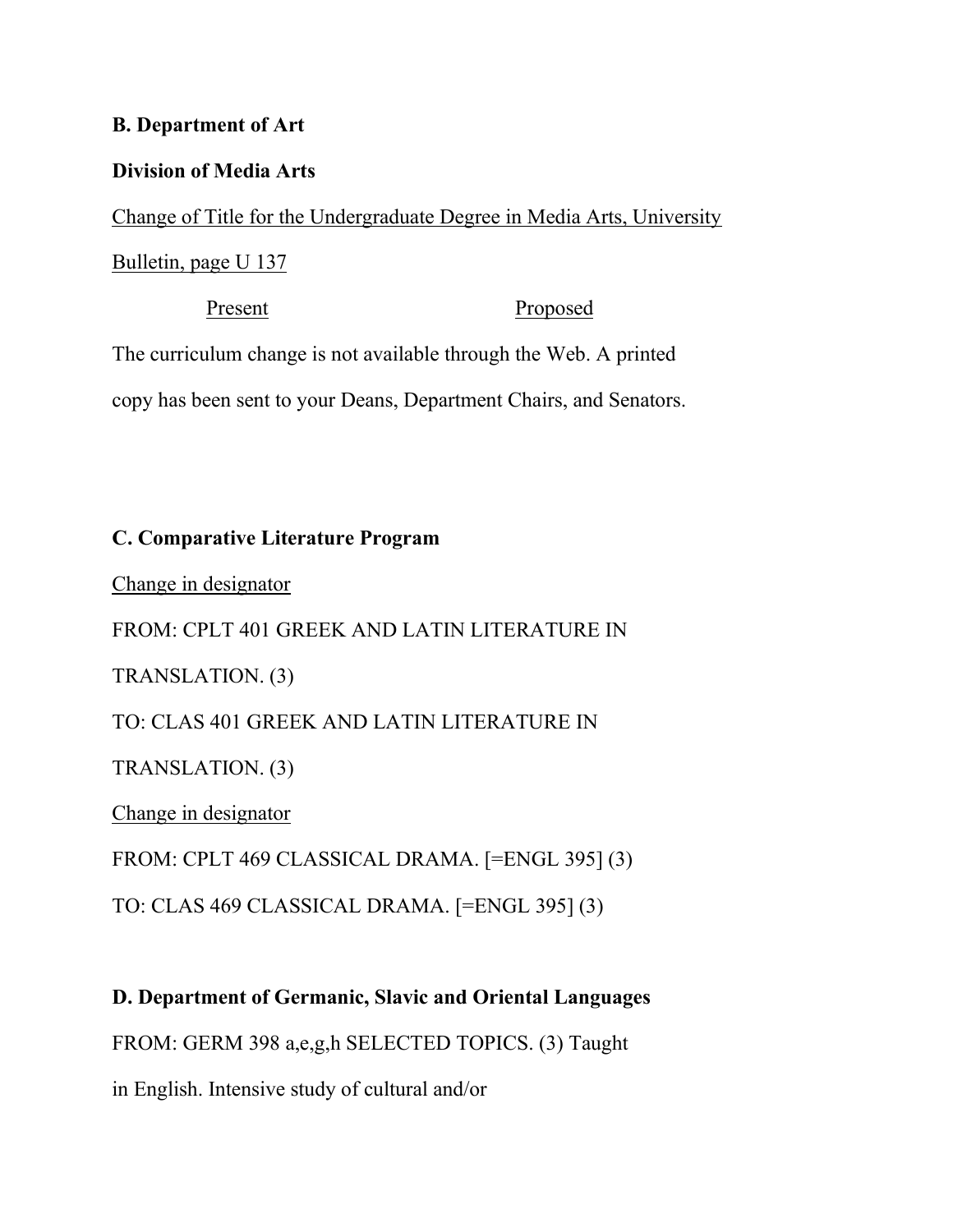literary movements in German-speaking countries: a) Germany in the Twenties; e) Contemporary Germany; g) Hesse, Kafka, Brecht, and others; h) Masterpieces of German Literature. May be repeated for credit under different suffixes. TO: GERM 398 SELECTED TOPICS. (3) Taught in English. Intensive study of cultural and/or literary movements in German-speaking countries. Course content varies by suffix and title.

# **E. Department of Government and International Studies**

New course

GINT 357 FILM, POLITICS, AND SOCIAL CHANGE. (3)

Critical analysis of film as expression and agent of

political culture, ideology, and change.

# **F. Department of Sociology**

New course

SOCY 304 RACE, CLASS, GENDER, AND SEXUALITY. [=WOST 304] Historical and contemporary power relationships in race,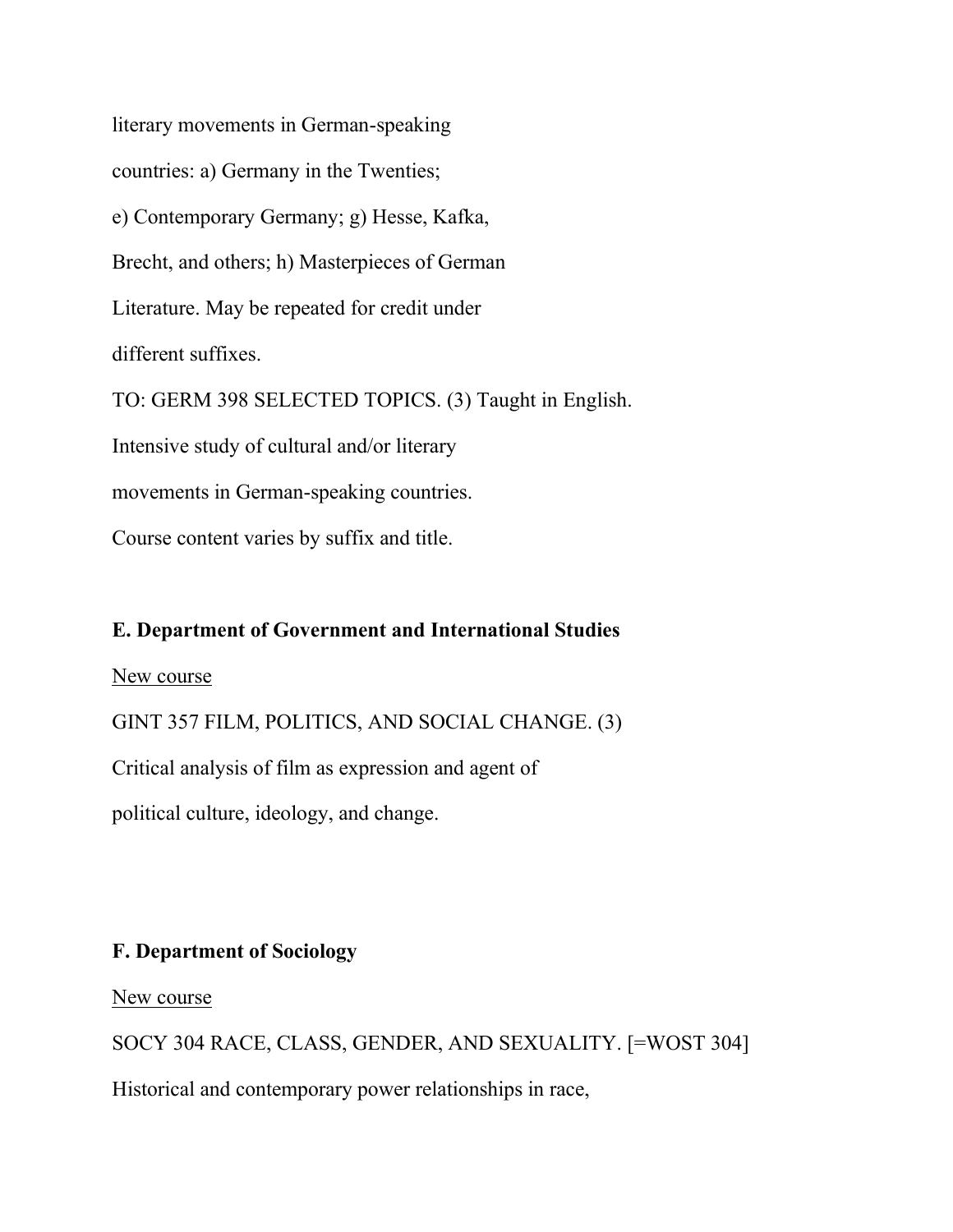social class, gender and sexual orientation.

## **G. Women's Studies Program**

## New courses

WOST 304 RACE, CLASS, GENDER, AND SEXUALITY.

[=SOCY 304] Historical and contemporary power

relationships in race social class, gender and sexual

orientation.

WOST 307 FEMINIST THEORY. (3) Historical development of feminist

theory and contemporary debates within feminism.

WOST 308 AFRICAN AMERICAN FEMINIST THEORY. [= AFRO 308]

An interdisciplinary survey of the contributions of African

American women to feminist theory.

WOST 499 COMMUNITY SERVICE INTERNSHIP. (3) Supervised

experience addressing a community organization's needs and

allowing the student to explore an aspect of the community related to Women's Studies issues. Contract approval by advisor

required.

Change in title and description

FROM: WOST 111 WOMEN IN WESTERN CULTURE. (3)

TO: WOST 111 WOMEN IN CULTURE. (3) A humanistic perspective

of the images, roles, and contributions of women in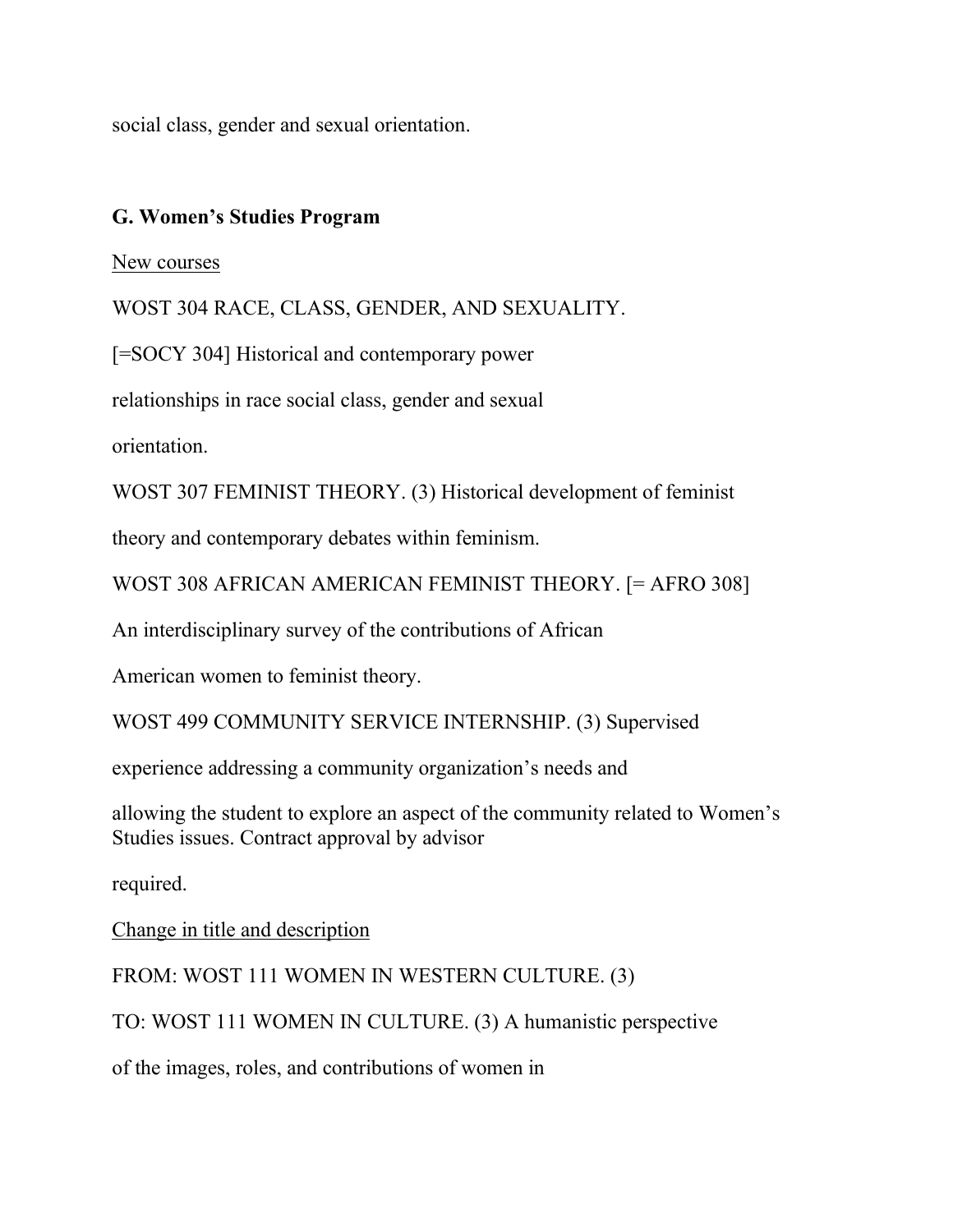historical, literary, religious, philosophical, and artistic contexts. Change in credit hours

FROM: WOST 430 TOPICS IN WOMEN'S STUDIES. (3) TO: WOST 430 TOPICS IN WOMEN'S STUDIES. (1-3)

## **New Curriculum**

The curriculum for Women's Studies is not available on the Web. A printed copy has been sent to your Deans, Department Chairs, and Senators.

**Women's Studies Bachelor of Arts Degree Requirements (continued)**

# **III. COLLEGE OF LIBRARY AND INFORMATION SCIENCES**

New course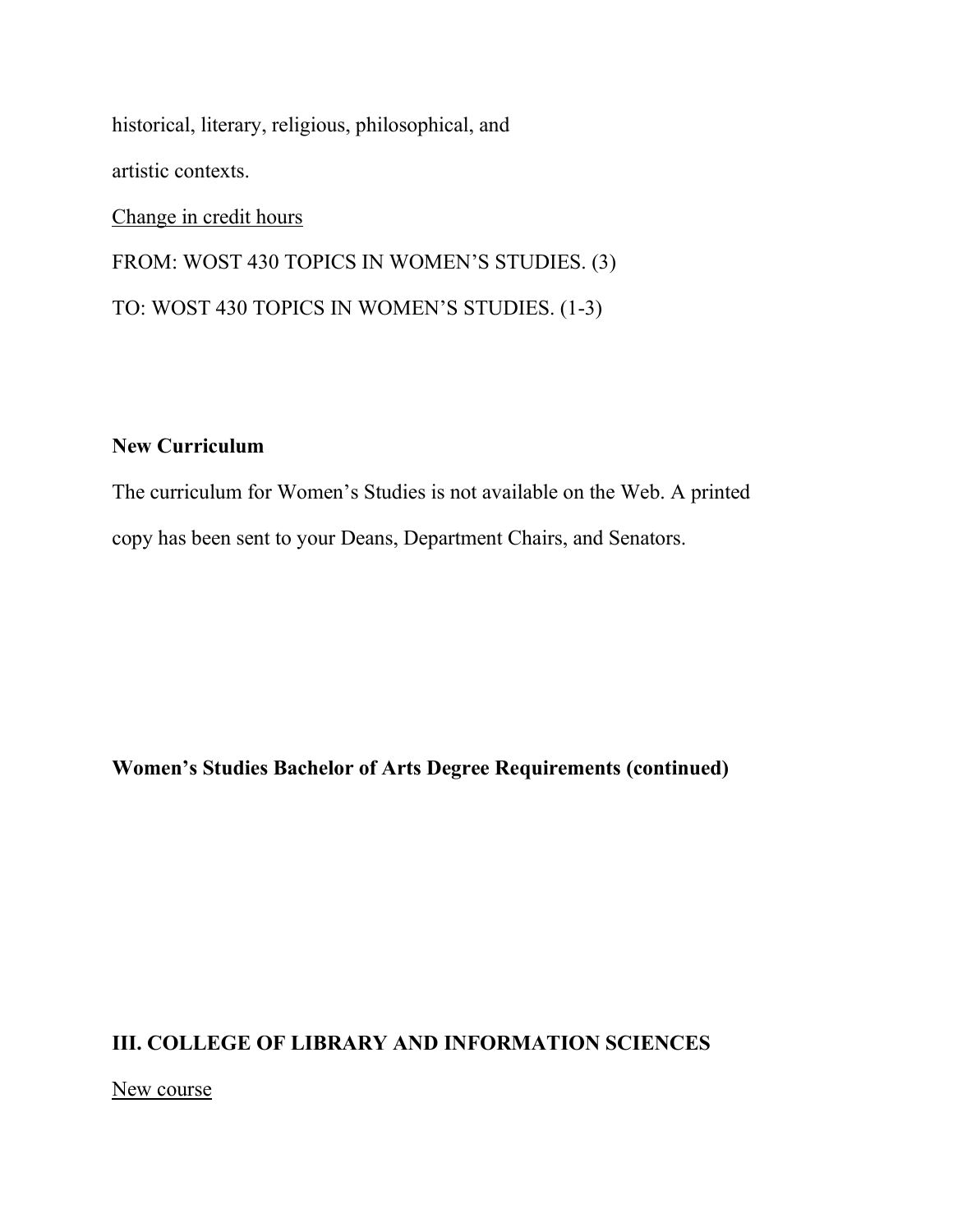CLIS 220 USING INFORMATION RESOURCES. (3) (Prereq:

CSCI 101 or equivalent) Introduction to information services and sources available in print and electronic format. Techniques for locating, evaluating, and using information resources basic to academic work.

## **IV. SCHOOL OF PUBLIC HEALTH**

## **Department of Exercise Science**

Change in prerequisites

FROM: EXSC 351 ACQUISTION OF MOTOR SKILLS. (3)

TO: EXSC 351 ACQUISITION OF MOTOR SKILLS. (3)

(Prereq: EXSC 223)

## **V. SCHOOL OF MUSIC**

## **New Courses**

**MUED 333L--Choral Literature Lab I. (1)** Practical application of choral conducting skills and rehearsal techniques with choral literature.

**MUED 335L--Choral Literature Lab II. (1)** Continued application of choral conducting skills and rehearsal techniques with choral literature.

**MUED 460--Band Literature and Materials. (1)** A study of teaching materials, solo and small ensemble literature, and full band ensemble literature appropriate for grades 5-12.

**MUED 461--Jazz/Pop Styles and Improvisation. (1)** A study of the essential elements in jazz and popular music. Familiarization and practice with materials and methods of teaching improvisation and jazz performance.

**MUED 462--Technology for Music Teachers. (1)** Familiarization with computer software and hardware for the teaching of music and administration of music programs.

**MUED 465P--Practicum in Elementary Music. (1)** (Coreq: MUED 465) Practical application of elementary methods and techniques studied in school settings.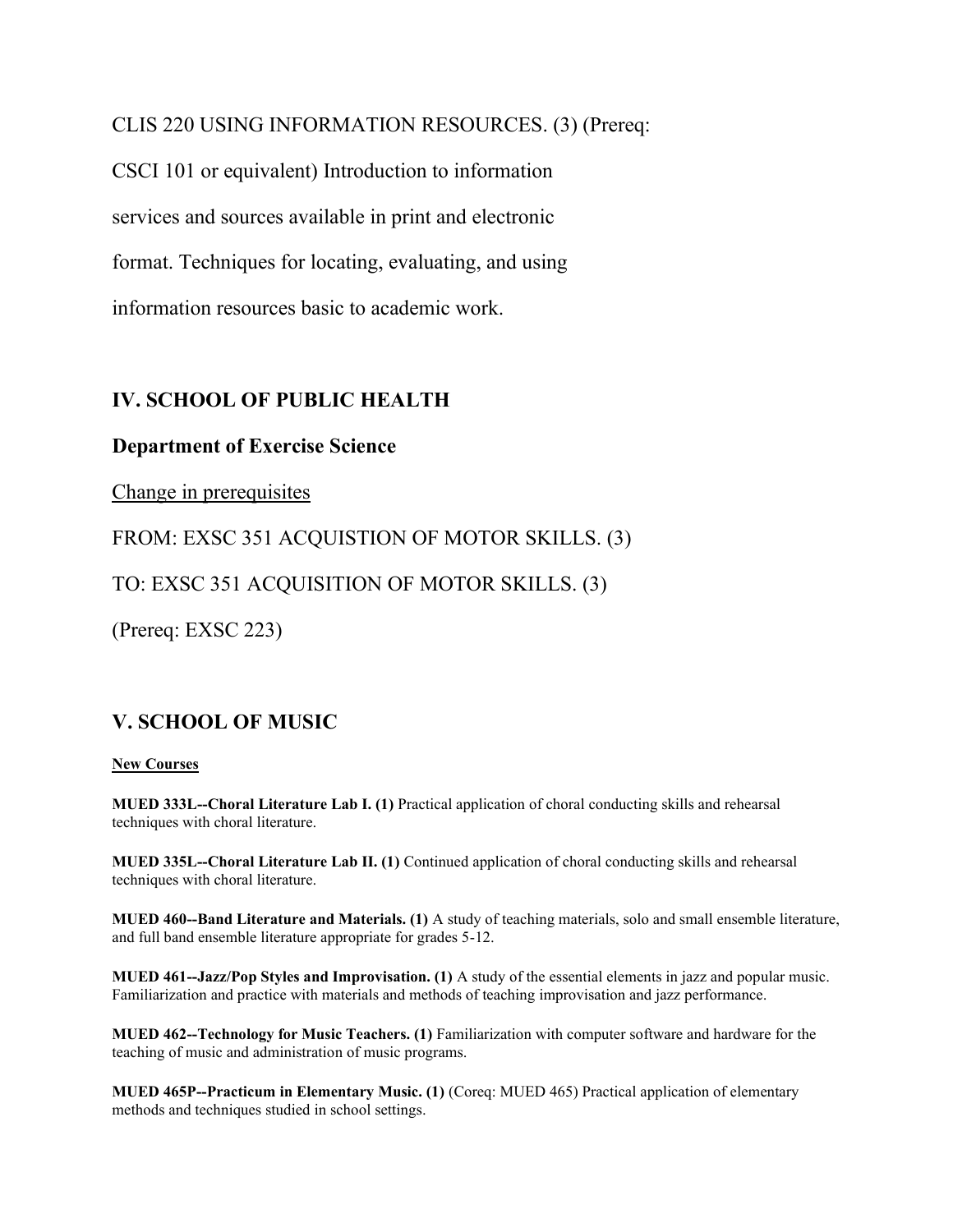## **Changes In Number, Title and Description**

## **FROM:**

**MUED 368--String Instruction in the Elementary School. (2)** Procedures and materials for string instruction in the elementary school.

## **TO:**

**MUED 463--Methods for String Instruction. (2)** Fundamentals of playing and teaching orchestral stringed instruments. Recruitment, curriculum content and classroom management in the context of public school string and orchestra classes.

#### **FROM:**

**MUED 369--String Instruction in the Secondary School. (2)** Procedures and materials for string instruction in the secondary school.

#### **TO:**

**MUED 464--String Literature and Practicum. (2)** A study of materials for developing the technique and musicianship of string students in grades 5-12. Activities include conducting appropriate literature in laboratory and school settings.

#### **FROM:**

**MUED 365--High School Choral Methods and Materials. (2)** Procedures and materials for choral instruction applicable to high school choruses; basic concepts of choral tone and vocal development of the high school singer.

#### **TO:**

**MUED 467--Choral Methods and Materials. (2)** Procedures and materials for choral instruction applicable to elementary, middle school, and high school choruses; basic concepts of choral tone and vocal development.

#### **Changes In Number, Title and Description (cont'd)**

### **FROM:**

**MUED 367--Marching Band Methods. (2)** Fundamentals of marching, maneuvering, and formations; execution of required movements for competition; special features such as drum majoring, baton twirling, color guard, flags, and rifles. Discussion and planning of halftime shows.

#### **TO:**

**MUED 469--Marching Band Techniques. (2)** Fundamentals of marching, maneuvering, and formations; special features such as drum majoring and auxiliary units; discussion and planning of halftime shows.

#### **Change in Number, Credit, and Description**

### **FROM:**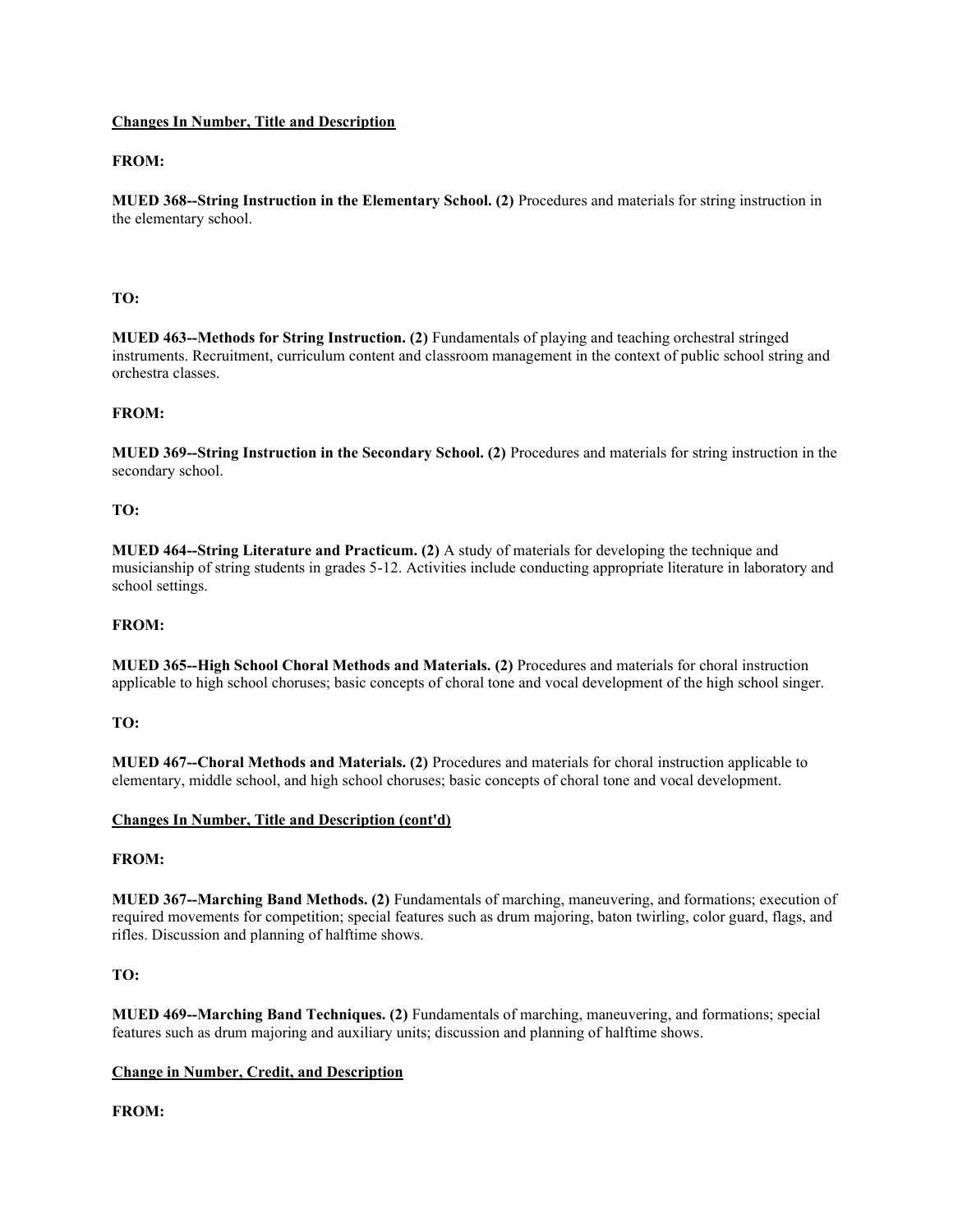**MUED 260--Percussion Techniques. (1)** Fundamentals of playing and teaching percussion techniques. Special study of problems unique to each percussion instrument as related to teaching materials. Two meetings a week.

#### **TO:**

**MUED 360--Percussion Techniques. (2)** Fundamentals of playing and teaching percussion instruments. Special study of problems unique to each percussion instrument and related teaching materials.

#### **Changes in Title and Description**

#### **FROM:**

**MUED 465--Music in the Elementary School. (2) (**Prereq: EDUC 201 or permission of instructor) Methods, techniques, and materials of instruction for teaching music in grades 1-5. Emphasis on creativity through playing instruments, singing, bodily expressions, care of the child voice, and the place of music in the total school program.

#### **TO:**

**MUED 465--General Music in Elementary Schools. (2) (**Prereq: EDUC 300 or permission of instructor) Discussion of sequential music development; implementation of methods, techniques and materials for teaching music in grades K-5.

#### **FROM:**

**MUED 466--Music in the Middle School. (2)** (Prereq: EDUC 300 or permission of instructor) A study of the middle school philosophy (grades 6-8); the music objectives, the music curriculum and its relationship to the school curriculum; facilities, materials, and equipment; administrative responsibilities and teacher responsibilities. Special emphasis on instruction techniques in relationship to the middle school child.

#### **TO:**

**MUED 466--General Music in Secondary Schools. (2) (**Prereq: EDUC 300 or permission of instructor) Middle school and high school general music education philosophy, teaching techniques, music objectives, curriculum development, administration, facilities and equipment.

#### **FROM:**

**MUED 468--Organization and Administration of Instrumental Music. (2)** Organization and administration problems of the instrumental curriculum in the public schools. Topics include materials and techniques of class teaching (homogeneous and heterogeneous), purchasing equipment, library, budgeting, recruiting, instrument repair, and public relations.

#### **TO:**

**MUED 468--Organization and Administration of Music Programs. (2)** Topics include materials and techniques of class teaching, equipment purchase, budgeting, recruiting, public relations, and the music library.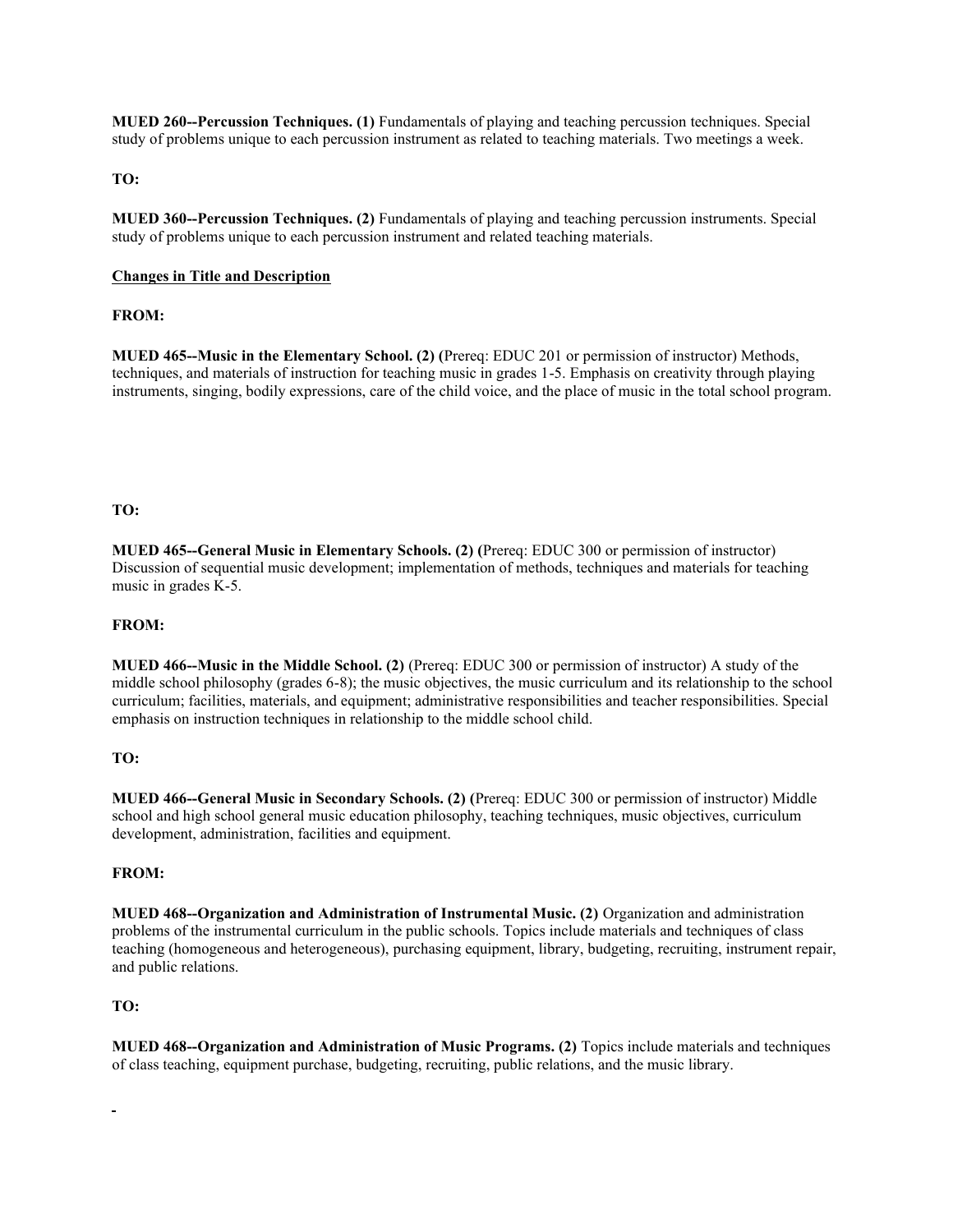## **Changes in Credit and Description**

## **FROM:**

**MUED 358--Strings. (1)** Fundamentals of playing and teaching string instruments in a heterogeneous class. Special study of problems unique to each instrument relating to care and repair, tone production, bowing, fingering, and teaching materials. Two meetings per week. May be repeated for credit.

## **TO:**

**MUED 358--Strings. (2)** Fundamentals of playing and teaching string instruments in a heterogeneous class. Problems unique to each instrument relating to care and repair, tone production, bowing, fingering, and teaching materials.

### **Change in Prerequisites and Description**

## **FROM:**

**MUSC 334--Instrumental Conducting (2)** [Prereq: MUSC 333] A course designed for instrumental music majors based on advanced baton technique and its application through practical experience with departmental ensembles.

### **TO:**

**MUSC 334--Instrumental Conducting. (2)** [Prereq: MUSC 333, MUSC 218] Emphasis upon advanced baton technique and its application through practical experience with laboratory ensembles.

### **FROM:**

**MUSC 335--Choral Conducting (2)** [Prereq: MUSC 333] A study of the problems and techniques of choral conducting, principles of group tone production, and interpretative factors involved. Practical experience with University organizations.

### **TO:**

**MUSC 335--Choral Conducting. (2)** [Prereq: MUSC 333, MUSC 218, MUED 355] Further study of the techniques of choral conducting, principles of group tone production, and interpretative factors.

### **Changes in Description Only**

### **FROM:**

**MUED 165, 166--Class Voice (Basic). (2 each)** Elementary course in singing in which both group and individual techniques are employed. Emphasis on the study of voice production and principles of singing. Two meetings and two laboratory periods each week.

**TO:**